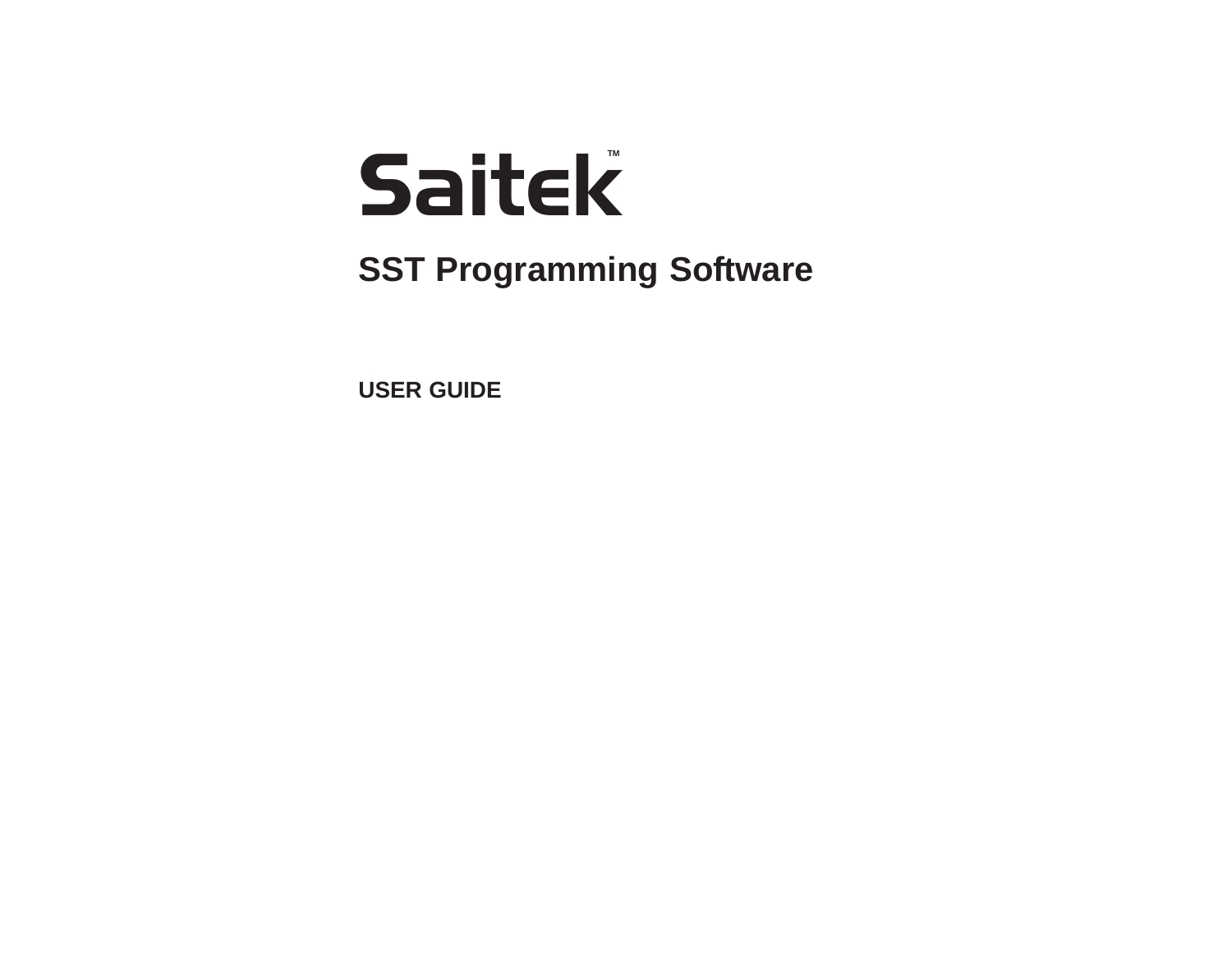#### **SST PROGRAMMING SOFTWARE**

#### **Introduction**

Welcome to Saitek Smart Technology (SST) - a powerful software which increases the functionality of your Saitek controller.

Most modern games do have their own control configuration screens, but by using the SST software you can:

- Increase the number of functions you can assign to the controls on your controller through shift states and multiple modes;
- Create and save profiles for your favorite PC games, which you can load to configure your controller for that game every time you want to play it;
- Assign keyboard and mouse commands to your Saitek controller to play PC games that do not offer support for game pads and joysticks.

#### **Getting Started**

You should already have installed the SST software and plugged in your controller for the first time - if you haven't, install the SST software from the Saitek installation disc and then plug the USB cable of your controller into one of your computer's free USB ports.

When you have plugged your controller in you are now ready to start programming and the SST Profile Editor - the tool by which you assign functions to your controller - will automatically appear.

After this, an icon will appear in taskbar next to your clock every time you plug in your controller. This is called the Profile Launcher and looks 5 5 0 14:20 like this:

Right-click on the controller icon (this could be a joystick, wheel, gamepad etc depending on which controller you have) and you will see the pop-up menu right:

**Clear Profile** is used whenever you want to completely clear a one of your controller profiles;

**Clear Startup** clears a profile which has been set up as start-up profile (see below for more information)

**Profile Editor** will open the screen on the next page. Please note that this example uses the X52 Pro controller but the procedure for programming every Saitek

controller is exactly the same; the only difference is that each Saitek controller will have its own feature set - buttons, hat switches, triggers etc - that are designed to perform particular functions in games.

**Control Panel** will bring up the test and calibration screens for your controller.

|  | Test           |
|--|----------------|
|  | Clear Profile  |
|  | Clear Startup  |
|  | Profile Editor |
|  | Control Panel  |
|  | www.saitek.com |
|  | Close          |

| Flight Control System (X52Pro) |                          |                |                                   |                | $\blacktriangledown$ |                                   |
|--------------------------------|--------------------------|----------------|-----------------------------------|----------------|----------------------|-----------------------------------|
| Mode 1                         | $\times$                 | Mode 2         | $\times$                          | Mode 3         |                      | $\times$ $\overline{\phantom{a}}$ |
|                                | $\overline{\phantom{a}}$ |                | Mode 1<br>$\overline{\mathbf{z}}$ |                | Mode 1               | $\overline{\mathbf{5}}$<br>E      |
| Mode 1                         |                          | Mode 2         |                                   | Mode 3         |                      |                                   |
| Second Trigger                 |                          | Second Trigger |                                   | Second Trigger |                      |                                   |
|                                |                          |                | $\overline{\phantom{a}}$          |                |                      | $\frac{\pi}{2}$                   |
| Launch                         |                          | Launch         |                                   | Launch         |                      |                                   |
|                                |                          |                | $\overline{5}$                    |                |                      | $\overline{5}$                    |
| Fire A                         |                          | Fire A         |                                   | Fire A         |                      |                                   |
|                                |                          |                | $\overline{5}$                    |                |                      | $\overline{5}$                    |
| Fire B                         |                          | Fire B         |                                   | Fire B         |                      |                                   |
|                                |                          |                | $\overline{5}$                    |                |                      | $\overline{\mathbf{5}}$           |
| Fire C                         |                          | Fire C         |                                   | Fire C         |                      |                                   |
|                                | Ш                        |                |                                   |                |                      | k                                 |

**Tip:** The Profile Editor can also be run by clicking Start>All Programs>Saitek SD6 Programming Software>Profile Editor

If you have more than one Saitek controller plugged in at the same time, you will have

a separate icon for each controller. When you hold your mouse cursor over the small icon a pop-up tooltip will tell you which controller the icon refers to.



Mode 2

Second Trigger

Trigger

Launch

**www.saitek.com** takes you to our website

#### **Profile Editor**

#### **Simple Commands or Keystrokes**

Every game assigns many in-game commands to various keys or combinations of keys on the keyboard. Using the Profile Editor, you can make the buttons on your controller act as keystrokes on the keyboard.

m

#### **Programming a keyboard command to a button or control**

Mode 1

SPACE

Second Trigger

Launch

In the column of buttons and controls click on the space just beneath the name of the button you wish to program.

In the example we have clicked on the space just beneath the trigger.

This makes the cursor flash, indicating that you can input a keystroke.

As an example, imagine you were programming the

controller for a game and we wanted to use the trigger for firing a weapon. In the game, the key on the keyboard that does this is the Space key. So, press the space key on the keyboard and it will appear in the line onscreen like the screen above.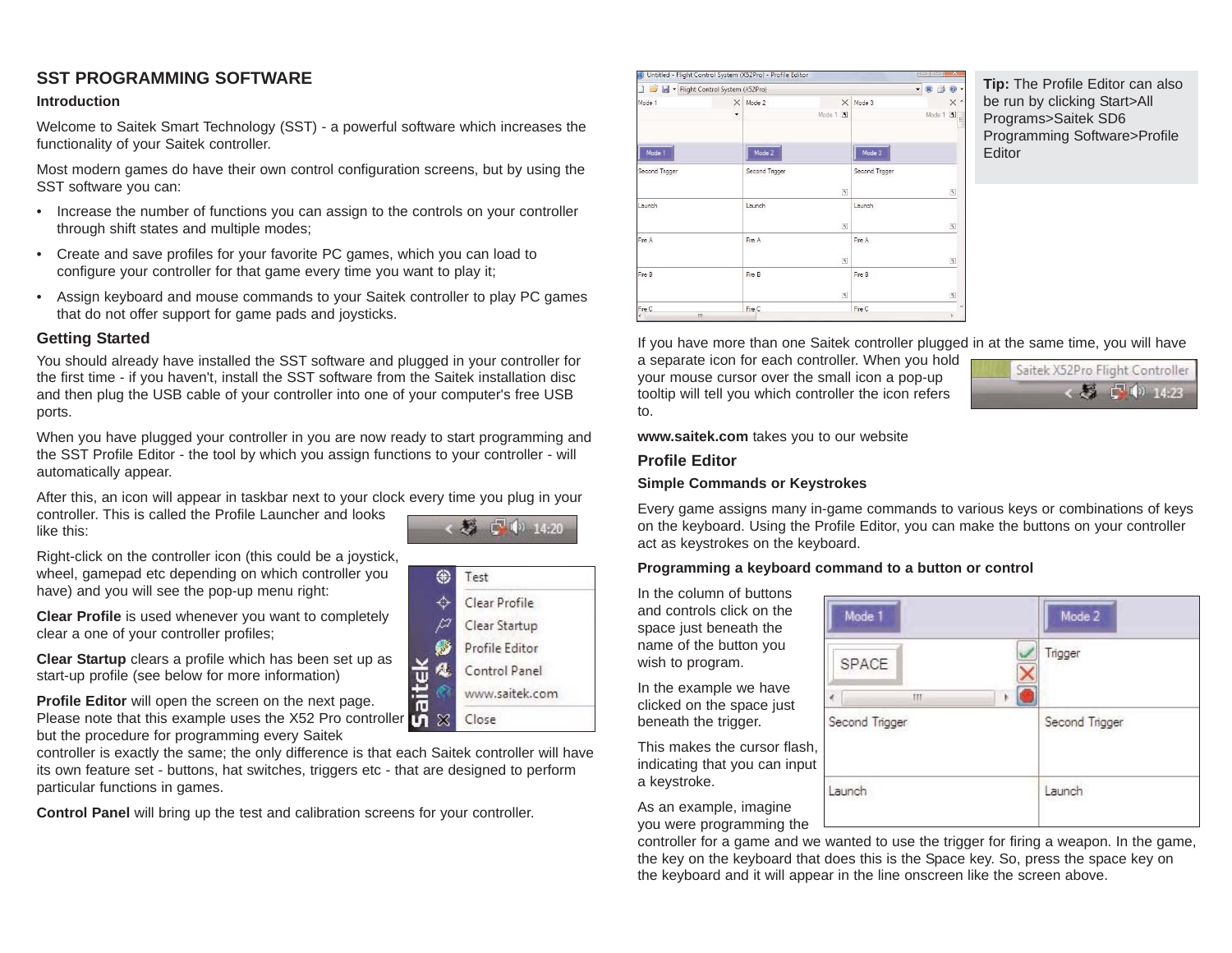If this is okay simply click the green tick to the right of the cursor. Once you have decided on your keystroke and clicked on the green tick, the Editor will prompt you to name your command - your screen should look like this.

| Mode 1                   | Mode 2                      |  |
|--------------------------|-----------------------------|--|
| <b>Untitled</b><br>SPACE | Trigger = Untitled<br>SPACE |  |
| Second Trigger           | Second Trigger              |  |
| Launch                   | Launch                      |  |

**Tip:** If you have made a ake or wish to clear vstroke that you e assigned, right on the keystroke wish to remove and Delete from the down list of ons.

ou wish to clear all keystrokes from the then click Clear All.

| The software is now telling us  |
|---------------------------------|
| that the trigger, when pressed, |
| will initiate the Space bar     |
| command on the keyboard.        |
| This command has been           |
| named "Fire" to match what      |
| was typed when prompted.        |

If you wish to rename the keystroke, point the mouse cursor at the word "fire" and click the left mouse button once. You will see that the word is now highlighted.

You can now type the new name that you wish to call this command. In this case it's been named Fire Weapon but you can call it whatever is appropriate to the command you are creating.

Press the Enter/Return key after typing your chosen command name and it will update as the screen right.

You have just created the first command for your controller.

| Mode 2           |  |
|------------------|--|
| $Trigger = Fire$ |  |
| SPACE            |  |
| Second Trigger   |  |
| Launch           |  |
|                  |  |

| Mode 1                         |    | Mode 2                         |  |
|--------------------------------|----|--------------------------------|--|
| Trigger = Fire Weapon<br>SPACE |    | Trigger = Fire Weapon<br>SPACE |  |
| Second Trigger                 | Þ. | Second Trigger                 |  |
| Launch                         |    | Launch                         |  |

#### **Mouse scroll wheel and hotkey commands**

As well as keystrokes and mouse clicks, you can also program a command to activate the scroll wheel function on the mouse or keyboard multimedia hotkeys. To add these type of commands, click a cell to add a keypress, then click the right mouse button to bring up a context-sensitive menu - you will find the Mouse Scroll wheel and Hotkey options in this drop-down menu. You have the option of programming either scroll up or scroll down commands for the mouse wheel; if you select Hotkey, a new window opens with a selection of hotkey commands. Choose the comman you want to assign to this button and click OK.

#### **Multiple keystrokes/Combined keystrokes**

You are not limited to single keystrokes when programming commands. You can input as many keys into one command as you like, or combined keys, such as Ctrl+F, for example. The process is the same as inputting single keystrokes - just press the keys you wish to program into the command.

In the example right we have input a Ctrl F command.

If you want to make sure that keypresses do happen at the same time, right click your mouse, click Quantize time and set time delay to 0.000 seconds.

#### **The context-sensitive programming menu**

Before proceeding, it's important to examine this dropdown menu. There are a number of possible choices:

**Latched:** this enables the button to behave like a 'keypress repeat' if a command has been assigned to that button.

If the button has been set up as shift button and then set as latched, it will behave more like a keyboard lock key so that you press it once to lock it and press again to unlock it - see below for more information.

**Unprogrammed:** This will remove any programmed command and make the button behave like a normal game controller button.

**Tip:** Be aware that the Editor records keypresses exactly as you have input them. Therefore, if you press Ctrl and then wait 5 seconds before pressing F, this is how the command will activate when used in a game.

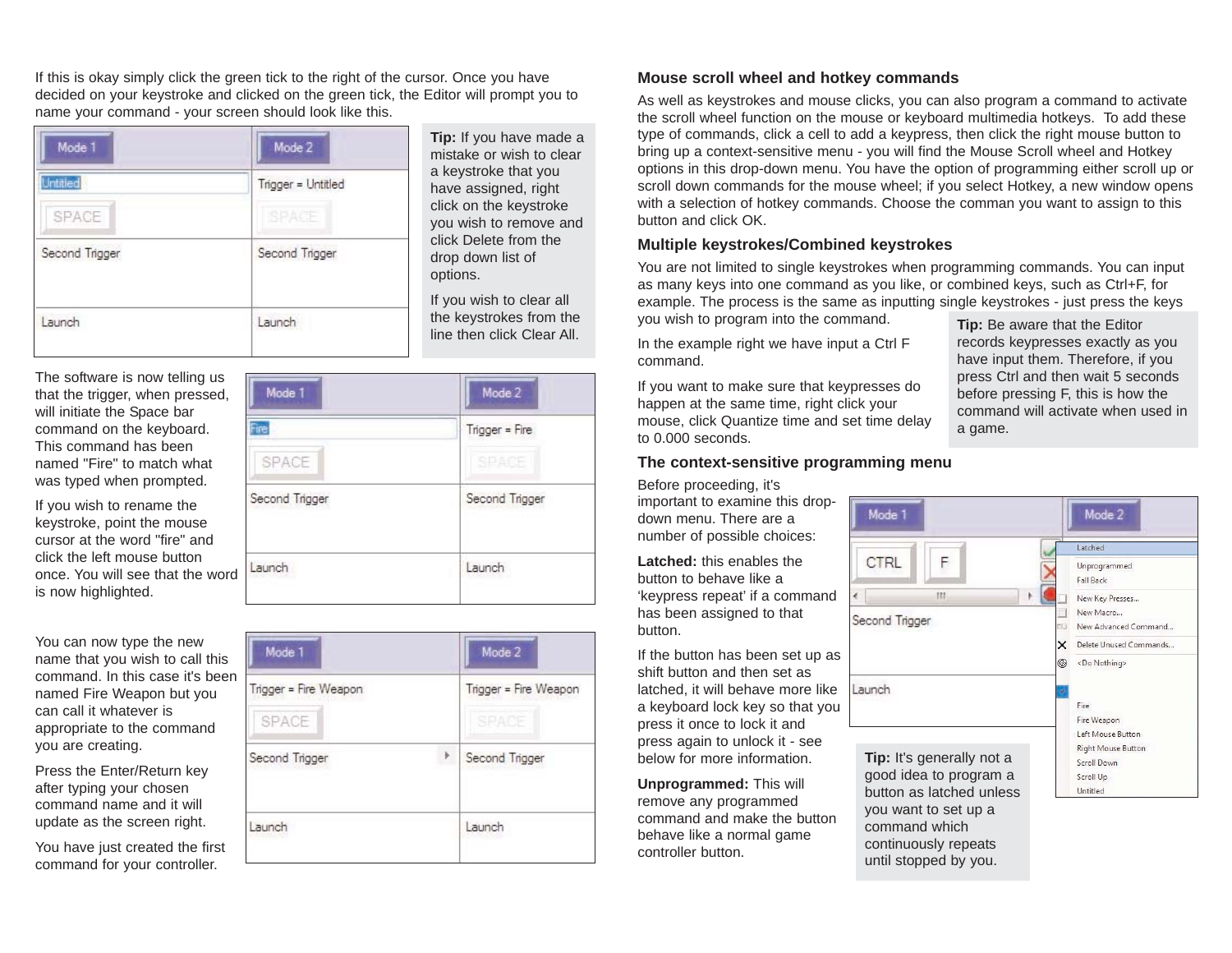**Fall back:** By default, any commands that you program to a button in the basic mode or shift state will automatically be carried over to the other modes or shift states. When Fall back is ticked, this is the case. You will probably want to assign different commands to individual buttons in different modes.

To do this, type a new keypress or sequence of key presses in the button cell as shown below.

**New Key Presses:** enables you to input keystrokes for a new command, just like the above examples.

**New Macro** is the option we will be clicking next. See below.



**Tip:** A button can be programmed with an individual keypress, unprogrammed, or Fall back to the keypress of another mode or shift state.

By default, other modes or shift states Fall back to Mode 1. However, you can assign them to Fall back to other modes or shift states as explained below.

**New Advanced Command:** offers more options involving repeat functions which

will be covered later.

**Delete Unused Commands:** When programming keypresses to buttons you may create more commands than you actually end up using. When you're happy with the commands you've input for all the **Tip:** The commands we have created previously are listed beneath the Delete Unused Commands menu item. We can either reuse these when programming other buttons, or choose to delete them individually or all together.

buttons in all the modes and shift states, if you click on Delete Unused Commands the programming software will detect and list all commands not in use and give you the option to delete them. Please note, you can only delete the commands you have created.

#### **New Macro**

Having covered the basic types of keystroke, we now need to look at another type of keystroke command - the macro. A macro is a sequence of keystrokes that can be executed with the single press of a button. At first you might think that this is exactly the same as the multiple keystrokes assigned to the trigger in the above example. However this is not the case.

**Tip:** You need both types of command because a macro can't be interrupted except by pressing another command on the controller. However, a simple sequence of keystrokes, like the one in the above example, can be interrupted by releasing the button. This could be important depending on the game you're playing.

In order for the multiple keystrokes in the above example to actually happen you have to keep the assigned button held down until all of the commands have activated. But if the above sequence had been assigned as a macro then you would just have to press the assigned button once and the keystrokes would then activate automatically.

Creating a macro is similar to creating a keystroke sequence. To create a macro, right click on the button cell to which you want to assign the macro and then select New Macro from the drop-down menu. You will



see the cursor is flashing in the cell, just like for a basic command.

Now input your keystroke sequence, exactly as you would input it in the game using

the keyboard. You will notice that the keys are shaded to indicate that they are part of a macro and not just a basic keystroke sequence.

Click the green tick mark when you have finished inputting your chosen macro sequence. Just as with keystrokes, the editor will prompt you to name your command. When you have named the macro, hit the return key on the keyboard.

#### **Advanced Commands**

Going back to the drop-down menu that appears when you right-click on a button line, click the New Advanced Command option. This will open the window right.

Each window represents a different state of the button to which you are assigning the Advanced Command. Any keystroke sequence in the Press row will happen when you press the button the command is assigned to.



**Tip:** As with basic keystroke sequences, the delay between macro keystrokes will be exactly as you have input them, unless you choose to change the sequence timings. This is explained below.

| Command Name |   |              |
|--------------|---|--------------|
| Press        |   | Macro        |
| $\epsilon$   | m |              |
| Repeat       |   | Macro        |
| $\leftarrow$ | m |              |
| Release      |   |              |
| $\epsilon$   | m |              |
| Record Mouse |   | Cancel<br>OK |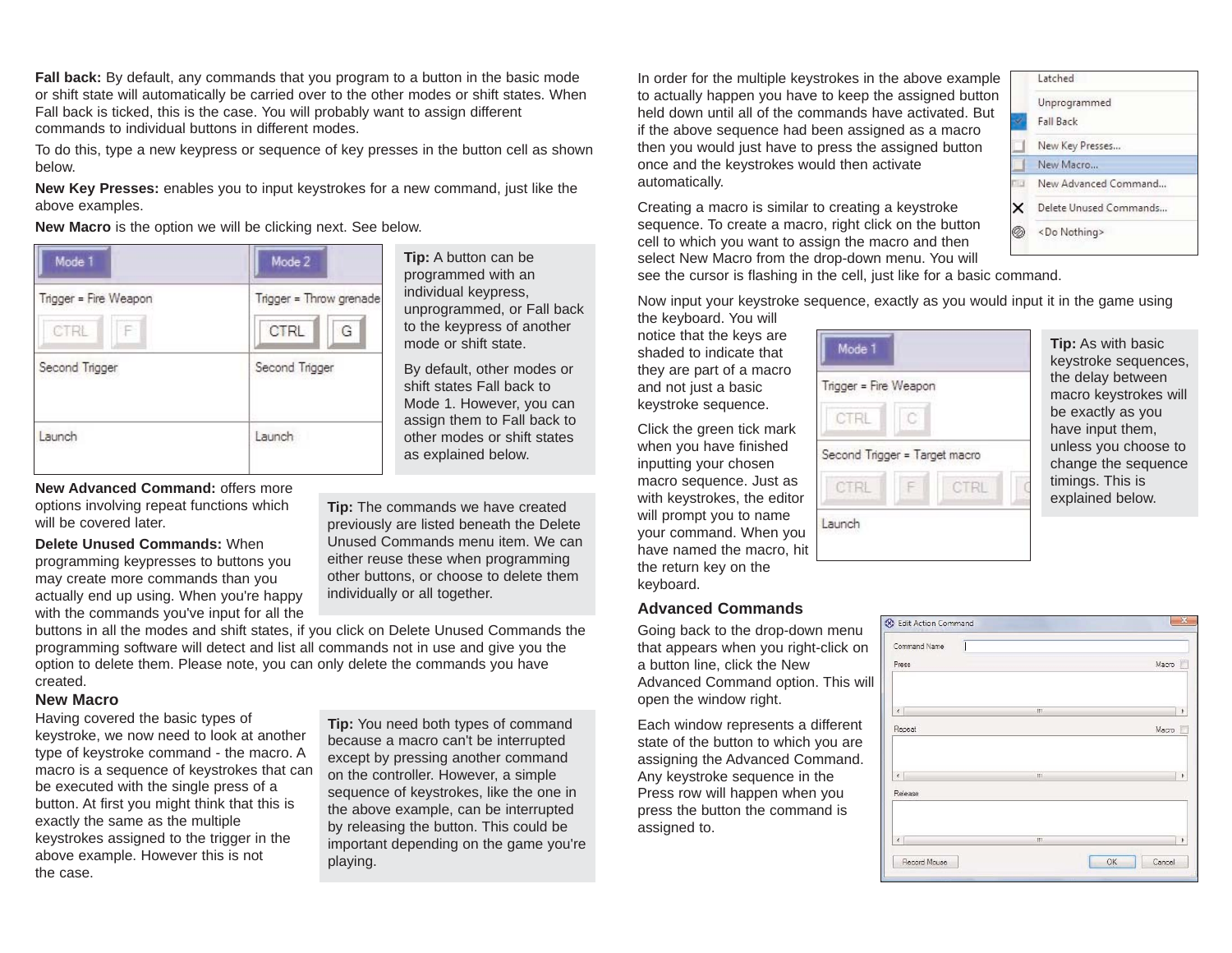Any keystrokes that are in the repeat row will happen as long as you keep the button they are assigned to held down.

60 Edit Action Command

Command Name

Test

Any keystrokes in the release column will happen as soon as you release the button that the Advanced Command is assigned to. However, the difference with the release row is that, by default, any multiple keystrokes will act like a macro and happen automatically without you holding any keys down.

Unlike the other keystroke input windows, when pressed, each key places two instances of the key in the command input window - as in the example right.

This is because when you press a key on a keyboard it actually produces two signals - one when you press it and another when you let go. In the example you can see that the S key was held down for 0.046 seconds and the D key for 0.046 seconds (0.248-0.202).

Unlike the other views of keystroke sequences, you will notice that each keypress has a figure underneath which represents the time in seconds from when you pressed the first key in the sequence.

For example, with the Advanced

Editor you could set a command that launches a missile when you press the button. It might then switch to a camera view of the missile and then 4.5 seconds later switch to a camera view of the enemy. When you let go of the button it could switch back to your cockpit view.

Obviously this is just a hypothetical example but it gives you an idea of the possibilities open to you with the Advanced Editor.

#### **Shift States/Modes**

Most programmable Saitek controllers have shift modes already implemented by default. This is a function that enables you to 'double up' the number of commands that you can assign to each button. For example, just as the period/full stop key on your keyboard can prints a '>' symbol when you hold down shift, you can assign a second command to each of the buttons on your controller.

If your controller has more shift states already implemented, this will be represented by multiple columns within the profile editor.

Each column contains a new set of commands which are assigned to your controller's buttons when the shift state is initiated. In the example right you can see that we have set the Trigger to be Fire Weapon in Mode 1 and Landing Gear in Mode 2.

Every controller will have a different method of changing between shift states, either via a mode switch or a prespecified "shift" button.

**Tip:** Note that if your controllers has "modes" then these are treated as shift states by the profile editor (eg, X45, X52, X52 Pro, Aviator, Pro Gamer Command Unit, Game pads).

| Mode 1                | Mode 2                      |  |
|-----------------------|-----------------------------|--|
| Trigger = Fire Weapon | Trigger = Landing Gear<br>G |  |
| Second Trigger        | Second Trigger              |  |
| Launch                | Launch                      |  |

In the above example, the first shift state - Mode 2 - is initiated by selecting Mode 2 with the controller's Mode selection switch.

A new feature of the Saitek Programming Software is that you can now create additional shift states if you wish. To do this, go to the far right column and click "Create Shiftstate". You will be prompted to name the new shift state. In the example below, we have named it Mode 4. This created a new column for the controls initiated in Mode 4. In order to actually use this mode we need to select which button on the controller will activate it. Left click on the cell to the left of "click to select shift buttons" - a drop down menu will appear with all the buttons available on your controller. Simply select the button which will activate this shift state. In the example below we have selected Fire C.

| Mode 4                |        |         | Click to name shiftstate.         |
|-----------------------|--------|---------|-----------------------------------|
|                       | Mode 1 | $\vert$ | Click to select fallback shiftsta |
|                       |        |         | Click to add shift command. (O    |
| Fire C                |        |         | Click to select shift buttons.    |
| Trigger = Fire Weapon |        |         |                                   |
|                       |        | 5       |                                   |

**p:** Any button which you select as a shift button will no longer be ogrammable with ormal commands. This to avoid conflicts etween the functions of buttons in different shift ates.

Press Macro |  $S$  D  $D$  $D$  $\overline{\mathbf{s}}$  $\mathsf D$ 0.000  $0.202$ 0.248 0.357 0.046 0.435  $\overline{\phantom{a}}$ Repeat Macro  $\mathsf{s}$  $D$  $\mathsf{D}$ CTRL  $\mathbb S$  $\mathbb{S}$  $\mathsf D$  $\mathsf D$ 2.358 2,436 2.889 2.982 0.093 1.108 1.233 16,040  $\overline{\phantom{a}}$ Release  $D$  $D$  $\mathsf A$  $\overline{D}$  $\mathsf D$  $A$ 0.000  $0.062$ 0.343  $0.811$ 0.452 0.920 Record Mouse OK Cancel

**Tip:** You can easily set the sequence of keystrokes to function as a Macro by ticking the Macro box at the top right of each row.

**Tip:** To adjust the keystroke sequence timings left click on the key you wish to adjust, then right click and select Set Delay. Now enter the exact time after at which you want the keystroke to activate. Note, this is the time elapsed since the first key in the sequence was pressed.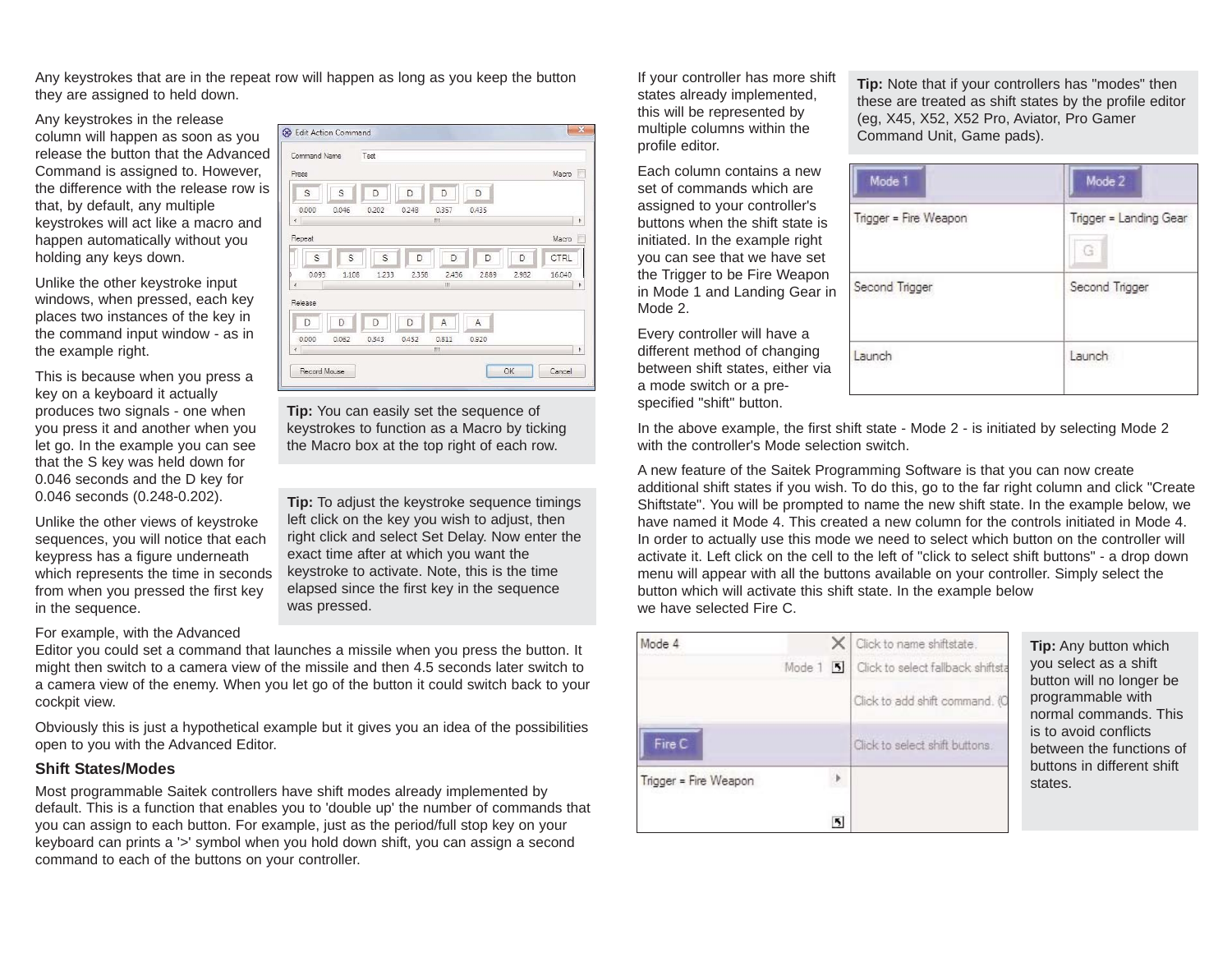Another new feature is the ability to program a keystroke which will be initiated when you switch to that shift state. For example, in some flight simulations, different combat scenarios (air-to-air, air-to-ground etc) are activated by pressing different keys on the keyboard. You can now program that scenario to be associated with a different shift state of your controller and the specific functions of the buttons programmed in that shift state.

 $\overline{m}$ 

Mode 4

Air-to-ground

A

To program the keystroke, left click the cell in the shift state column to the left of the "click to add shift command" option. You will be prompted to name the command. Enter the name of the command, click in the cell beneath it and input the keystroke. Now click the green tick mark.

At this point you may also select the shift state that this mode will fall back to. To do this, select the cell below the shift state name and select the shift state from the drop down list.

Trigger = Fire Weapon  $\overline{\eta_j}$ **Tip:** Remember that whilst you may want to change the functions of your buttons in different shift states, you may still want some buttons to perform the same functions in all shift states. Fall Back means that the programmed commands of a shift state will default to

 $\mathbf{F}$ 

another shift state unless otherwise specified.

You may also delete shift

states - even the default shift states of your controller - by clicking on the cross mark to the right of the mode name.

Finally, you can change the name of a shift state. Simply click on the name cell at the top of the column, and then type your new name.

#### **Programming Hat/POV (Point-of-View) Switches**

Most controllers supported by SST have a Hat, or POV switch. On the joysticks and pads a POV switch is usually used as a device for looking through the different views from a cockpit in a flight sim or first person shooter game, but you can assign it to do whatever you want. If left unprogrammed, the POV switch will act as either a default

POV or a set of four buttons, depending on in which direction it is pushed but this can easily be changed.

To start programming the POV simply put your mouse pointer over the cell of the POV you wish to program. You'll notice that an arrow appears in the top right corner of the cell. Click on it and a drop down menu appears.

Like the button commands, you can select Unprogrammed or Fall back. You also have the option



 $\times$  Click to name shiftstate.

Click to select fallback shiftsta

Click to add shift command. (C

Click to select shift buttons.

for the POV to operate as either a set of programmable buttons (the number of which is selected by choosing 8 way or 4 way), or as a mouse.

If you select bands then you will be presented with a new cell for each direction of movement of the POV. These can be programmed in exactly the same way as buttons.

| $POV1 = Mouse$<br>$\leftrightarrow$ | $POV1 = Mouse$<br>$\leftrightarrow$ |
|-------------------------------------|-------------------------------------|
| Sensitivity<br>ţ                    | Sensitivity                         |
| POV <sub>2</sub>                    | POV <sub>2</sub>                    |
| Throttle Hat                        | Throttle Hat                        |
|                                     |                                     |

If you choose the POV to

function as a mouse, you will be presented with the option above right.

With this, you can set the sensitivity of both mouse axes with the central slider or set the sensitivity of the individual axis of movement with the slider controls for horizontal and vertical movement.

#### **Axis Programming (rotaries, thumb wheels etc)**

The final parts of your controller that can be programmed are the axes. These are basically anything that has a range of movement on your controller such as a rudder twist, throttle lever or rotary switch.



You can program the axes on your controller with keyboard commands, just like buttons and hat

switches. Generally speaking, the main axes of a controller should be left to work as axes, simply because most games detect these by default anyway. However, some games don't support controllers at all (so you could then configure the stick to pretend to be a part of the keyboard for example) and programming the axes would allow you to make the controller work in the game where otherwise it wouldn't.

The first step for programming an axis is to set it to banded mode. In the Profile Editor right click on the appropriate axis (or left click the small arrow on the right of the axis cell) and choose Bands from the drop-down list.

Your mouse cursor will change shape so that it looks like a horizontal line with a vertical, double-headed arrow running through it. Note: don't click anything yet! We need to split the axis up into banded areas so that we can then assign keyboard commands to those areas. Using the example we'll create a simple program where moving the rotary in one direction will give an 'A' keystroke and moving it in the other will give a 'B' keystroke.

First we need to create banded areas - this is done using the mouse. The horizontal line with the arrow running through it indicates that you'll set a 'split point' where you next click in that area.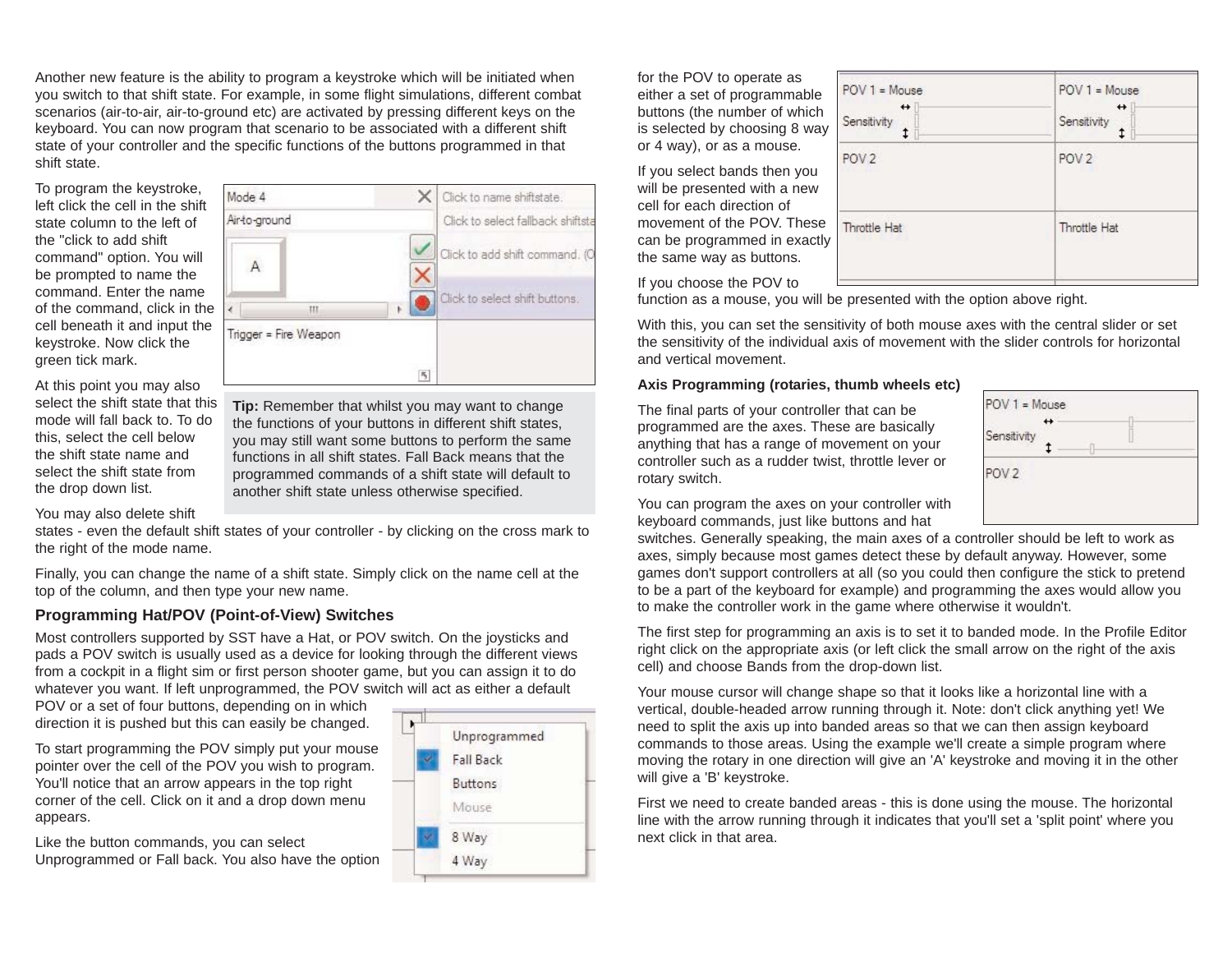In the picture right that we have created a split point at the 70% mark on the axis' scale.

You should now also create a second split and then click the middle icon which spaces the areas out evenly. Now click OK to set those split positions in place.

Once you have clicked OK you can program keystrokes, macros or advanced commands to the areas just like any button on the controller.

Using the 'A' and 'B' example above we get the example below right.

Why didn't we just create one split so that the axis area was split in half and then just assign the keystrokes to the two areas? It's simply because you need a position where the axis is 'at rest' and isn't issuing any keyboard commands. In the above example no commands are assigned to the middle position of the area. This is because no matter which controller you have or which axis you are programming, you must always have a band at the middle of the axis movement with no command assigned to it (commonly called a deadzone). You can create as many splits as you want but too many can become complicated.

#### **Directional Axis**

A new feature is the ability to program an axis to initiate different keypresses depending on which direction it is moved in. To do this, select the cell as above, and choose Directional axis. You can then program keystrokes to each direction of movement for that axis. The sensitivity slider allows you to alter how often the programmed keypress is made for a certain range of movement of the axis.



#### Rotary 1 33% - 67%

Rotary 1 67% - 100% = AB keypress



| Twist = Directional Axis |  |  |
|--------------------------|--|--|
| Sensitivity              |  |  |
| Twist +                  |  |  |
| wist                     |  |  |

#### **Mouse Emulation**

You can also program an axis to emulate the movements of the mouse cursor. To do this, right click the axis you want to become a mouse movement and you will see the following menu:

Click the Mouse X Axis option to make that axis control the left/right movement of the mouse and the Mouse Y Axis option to make it control the up/down movement. Once one of the Mouse Axis options is selected you will see a slider bar which controls the sensitivity of the mouse movements; the far left setting



#### **Saving the Profile**

When you've finished assigning all the commands you want you must save the profile so that you can access it again later. Click the save icon at the top of the Profile Editor and then click Save. Just as when you save a document on your computer, the Profile Editor will ask you where you wish to save the profile and what you wish to call it. Do not change the location of the profile - it must be saved in the directory that is already in the save window or a subfolder. The name of the profile should ideally be the name of the game for which you have created the profile. Once you've given the file the appropriate name, click Save to save the profile.

#### **Activating the Profile**

To activate the profile simply right click on the small controller icon next to your clock. You will now notice that the profile that you saved is at the top of the

pop-up menu. In the example below you can see that we called the profile 'Test'.

Click on your profile and you will notice that the small controller icon now has a green square behind it, indicating that a profile has been loaded into the controller.

If you wish to clear the profile from your controller at any point, simply right click the controller icon and click Clear Profile. The green circle will disappear indicating that the controller is now cleared of any commands.

If you wish, you may set a profile of your choice to automatically load into your controller at Windows start-up. To do this, right click on the small controller icon next to your clock to bring up the profile menu. Right click the profile you wish to set and select Set as Startup Profile. If you ever wish to clear this then select Clear Startup from the Profile menu.





**Tip:** Some controllers such as the X52 and X52 Pro already have mouse axes controls. As we are using the X52 Pro for our example, to program another axis to act as a mouse axis, you must first ensure that the default Mouse X and Mouse Y axes are unprogrammed.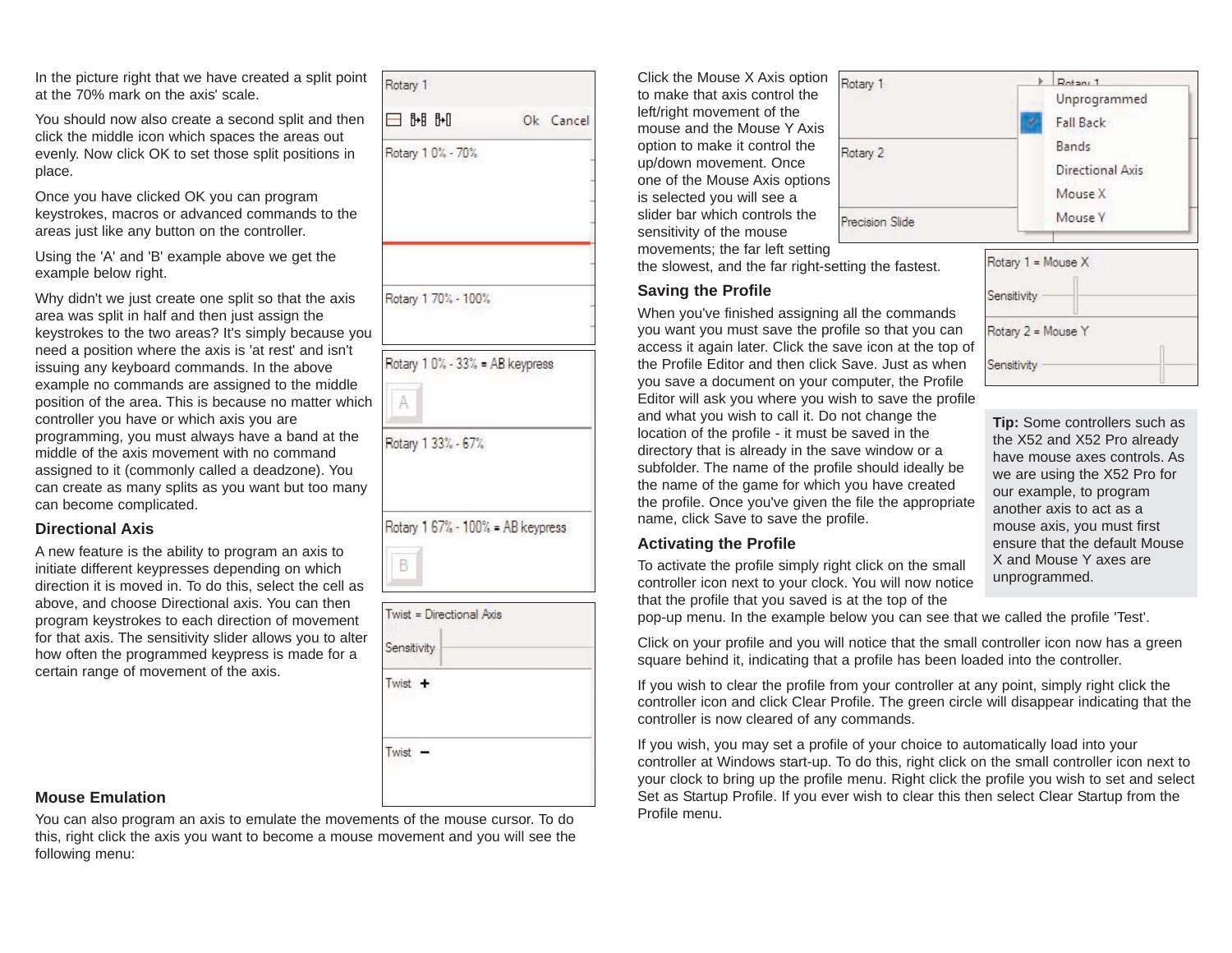#### **Testing the Profile**

When you have activated the profile you can test it. A good way to do this is to open up Wordpad in Windows - when you then press the buttons on your controller, the assigned keystrokes will appear in Wordpad. Please note that this will only work with basic keys that you would normally type into a word processor ie, letters, numbers and punctuation. The function keys (F1, F2 etc) shift, alt and ctrl keys won't display in a word processor document either.

#### **Printing the Profile**

Once everything is programmed into your controller you may find yourself forgetting which commands you have assigned to each button, especially if you have used shift modes. To help you remember we have included a printing facility in the SST software which produces pages showing the buttons/hats/axes of the controller and which commands are assigned. However, please note that this will only be useful if you have named your commands as described in the simple keystrokes section of this guide.

To print your profile out, simply load it into Profile Editor and click the printer icon at the top right hand corner of your screen.